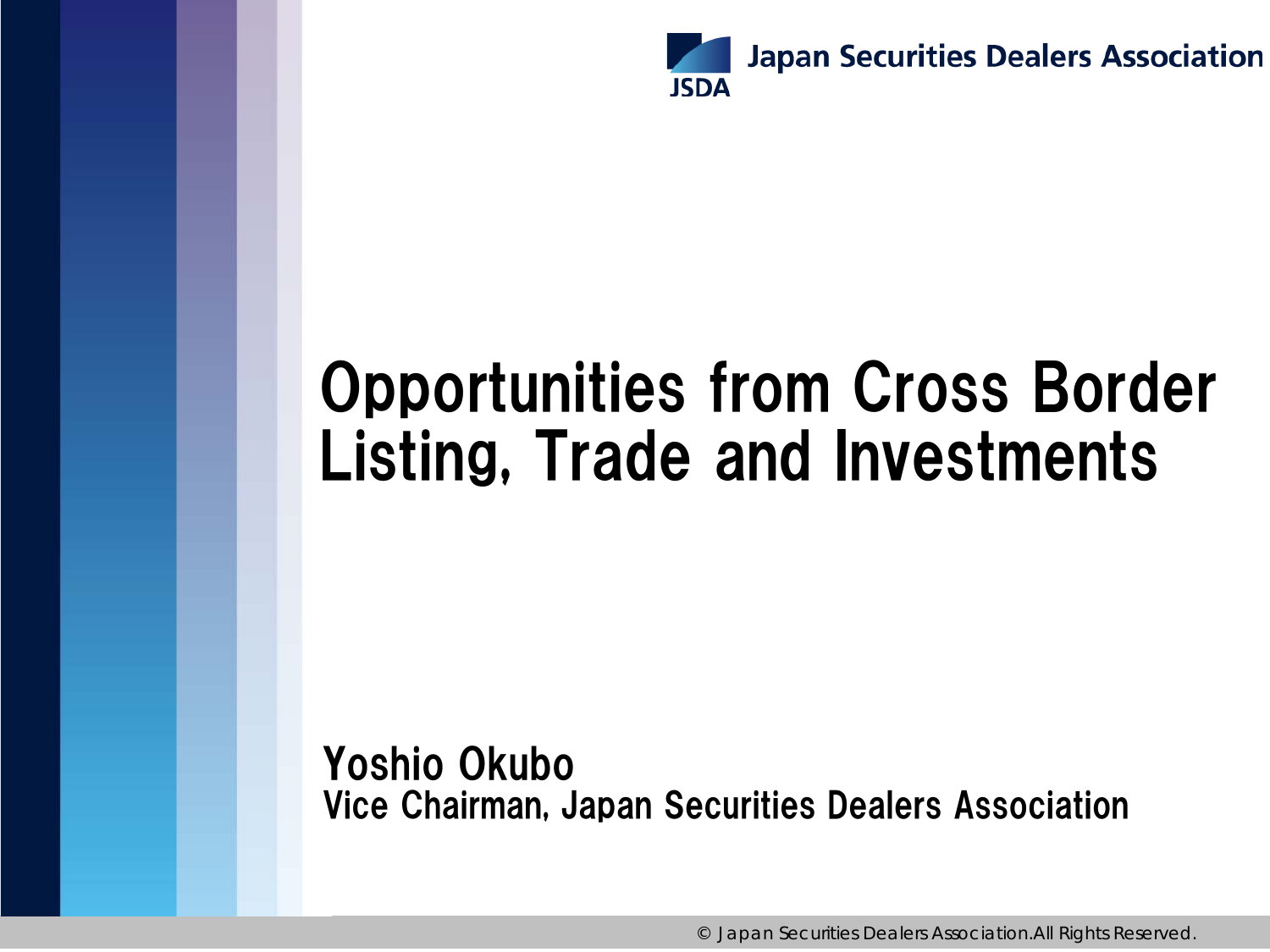#### 1. Numbers of foreign and domestic companies listed on exchanges



|                              | Year                     | 2000         | 2001         | 2002                                                              | 2003      | 2004  | 2005 | 2006            | 2007                                      | 2008 | 2009            | 2010 | 2011  |
|------------------------------|--------------------------|--------------|--------------|-------------------------------------------------------------------|-----------|-------|------|-----------------|-------------------------------------------|------|-----------------|------|-------|
| <b>TSE Group</b>             | Domestic Companies       |              |              | 2,055 2,103 2,119 2,174 2,276 2,323 2,391 2,389 2,374 2,320 2,281 |           |       |      |                 |                                           |      |                 |      | 2,280 |
|                              | <b>Foreign Companies</b> | 41           | 38           | 34                                                                | 32        | 30    | 28   | 25 <sub>l</sub> | 25 <sub>l</sub>                           | 16   | 15 <sub>l</sub> | 12   | 11    |
| <b>Hong Kong</b><br>Exchange | Domestic Companies       | 779          | 857          |                                                                   | 968 1,027 | 1,086 |      |                 | 1,126 1,165 1,232 1,251 1,308 1,396 1,472 |      |                 |      |       |
|                              | <b>Foreign Companies</b> | 11           | 10           | 10                                                                | 10        | 10    | 9    | 8               | 9                                         | 10   | 11              | 17   | 24    |
| Korea<br>Exchange            | Domestic Companies       | 702          | 688          | 679                                                               | 684       | 683   |      |                 | 1,616 1,689 1,755 1,789 1,778 1,781 1,799 |      |                 |      |       |
|                              | <b>Foreign Companies</b> | 0            | $\mathbf{0}$ | $\mathbf 0$                                                       | 0         | 0     | 0    | $\mathbf 0$     |                                           |      | 10              | 17   | 17    |
| Taiwan SE                    | Domestic Companies       | 531          | 584          | 638                                                               | 669       | 697   | 691  | 688             | 698                                       | 718  | 741             | 752  | 772   |
|                              | <b>Foreign Companies</b> | $\mathbf{0}$ |              | 3                                                                 | 5         | 5     | 5    | $5\overline{)}$ | 5                                         |      | 14              | 32   | 52    |

| <b>NYSE</b>      | Domestic Companies 2,429 1,939 1,894 1,842 1,834 1,818 1,829 1,876 1,548 1,832 1,799 1788  |     |     |     |     |     |                   |     |     |     |     |     |     |
|------------------|--------------------------------------------------------------------------------------------|-----|-----|-----|-----|-----|-------------------|-----|-----|-----|-----|-----|-----|
| Euronext<br>(US) | <b>Foreign Companies</b>                                                                   | 433 | 461 | 472 | 466 | 459 | $\sim$ 452 $\sim$ | 451 | 421 | 415 | 495 | 518 | 520 |
|                  | Domestic Companies 1,926 1,923 1,890 2,311 2,486 2,757 2,913 2,588 2,415 2,179 2,362 2,288 |     |     |     |     |     |                   |     |     |     |     |     |     |
| London SE        | <b>Foreign Companies</b>                                                                   | 448 | 409 | 382 | 381 | 351 | 334               | 343 | 719 | 681 | 613 | 604 | 598 |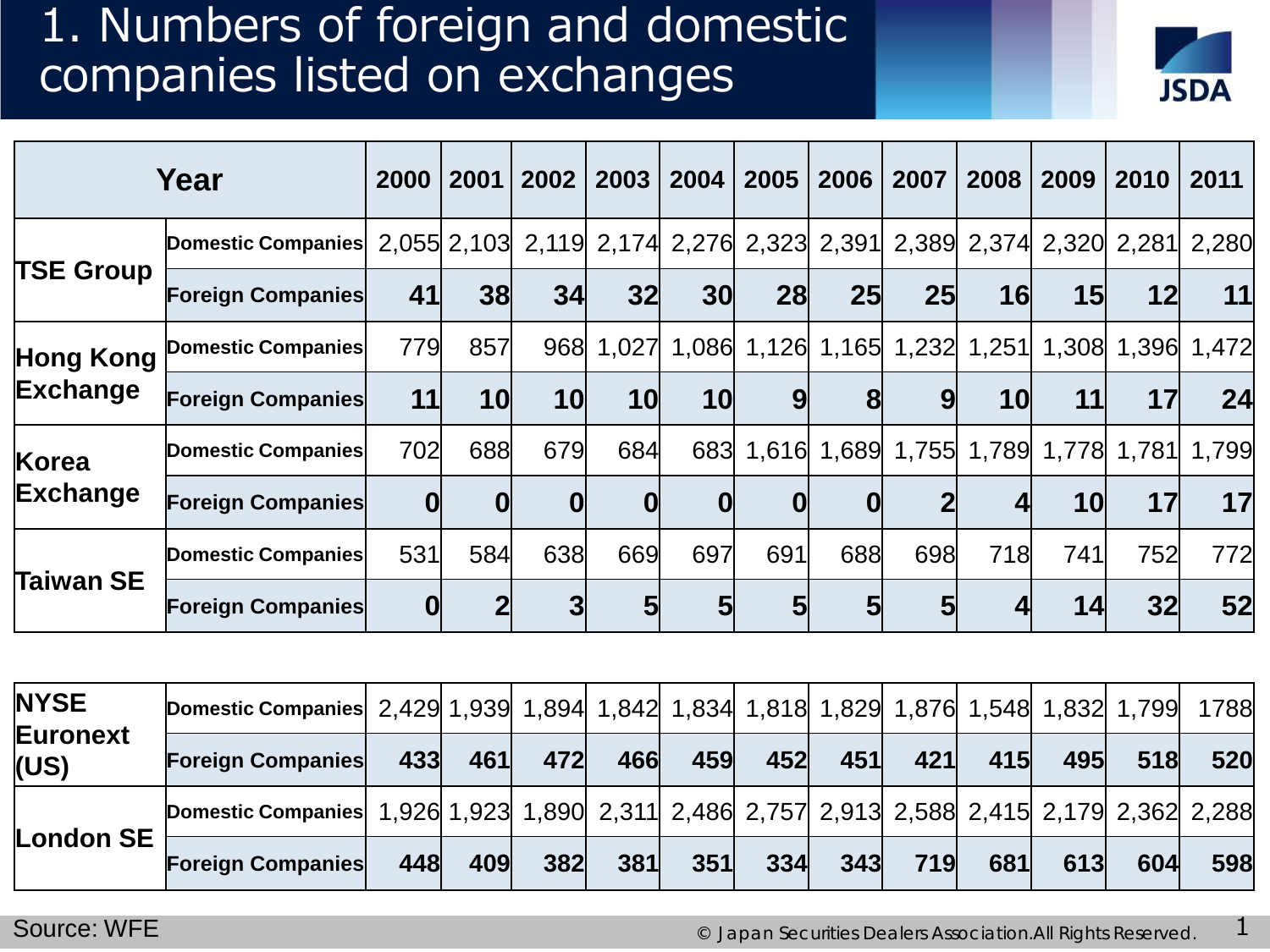# 2. Merits of cross border listing, trade and investment



- Sharing *investment opportunities* with other countries' investors and inviting more investment from them
- *Diversifying risks* (for investors, for listed companies)
- Promoting *name recognition* and presence in financial, consumer and job markets
- Tapping into *potential* of growing region and countries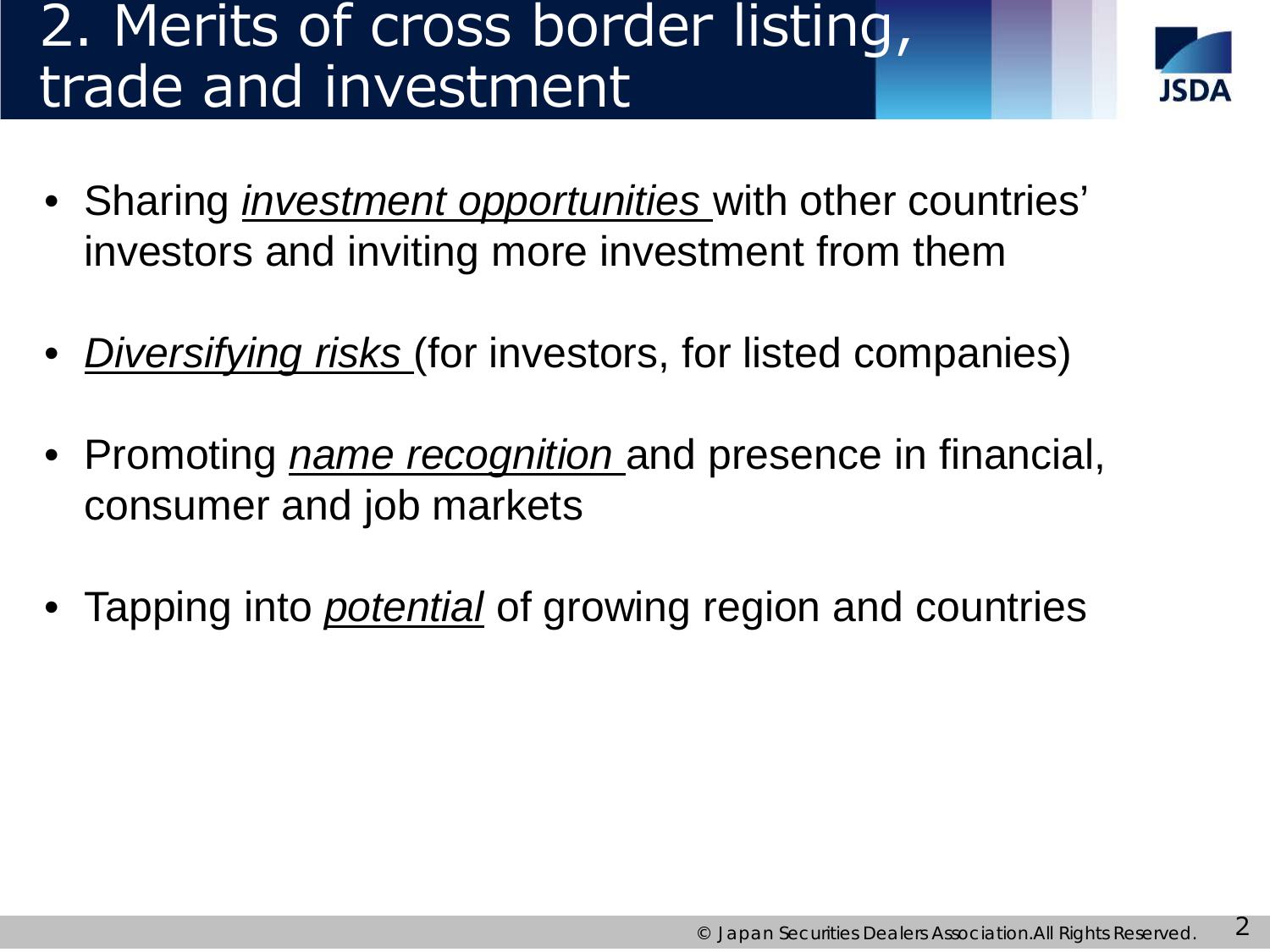### 3. Factors to induce foreign companies' listing on domestic



- exchanges • Presence of strong investor base
- Reliable and efficient trading platform and infrastructure, including settlement and clearing system
- Fair and effective disclosure rules and the presence of high-quality professionals in accounting and auditing
- Liberalized cross-border capital flows and free use of currencies
- Transparent and predictable regulation
- Open and impartial policies for foreign companies
- Fair legal, judiciary and tax regimes
- Political stability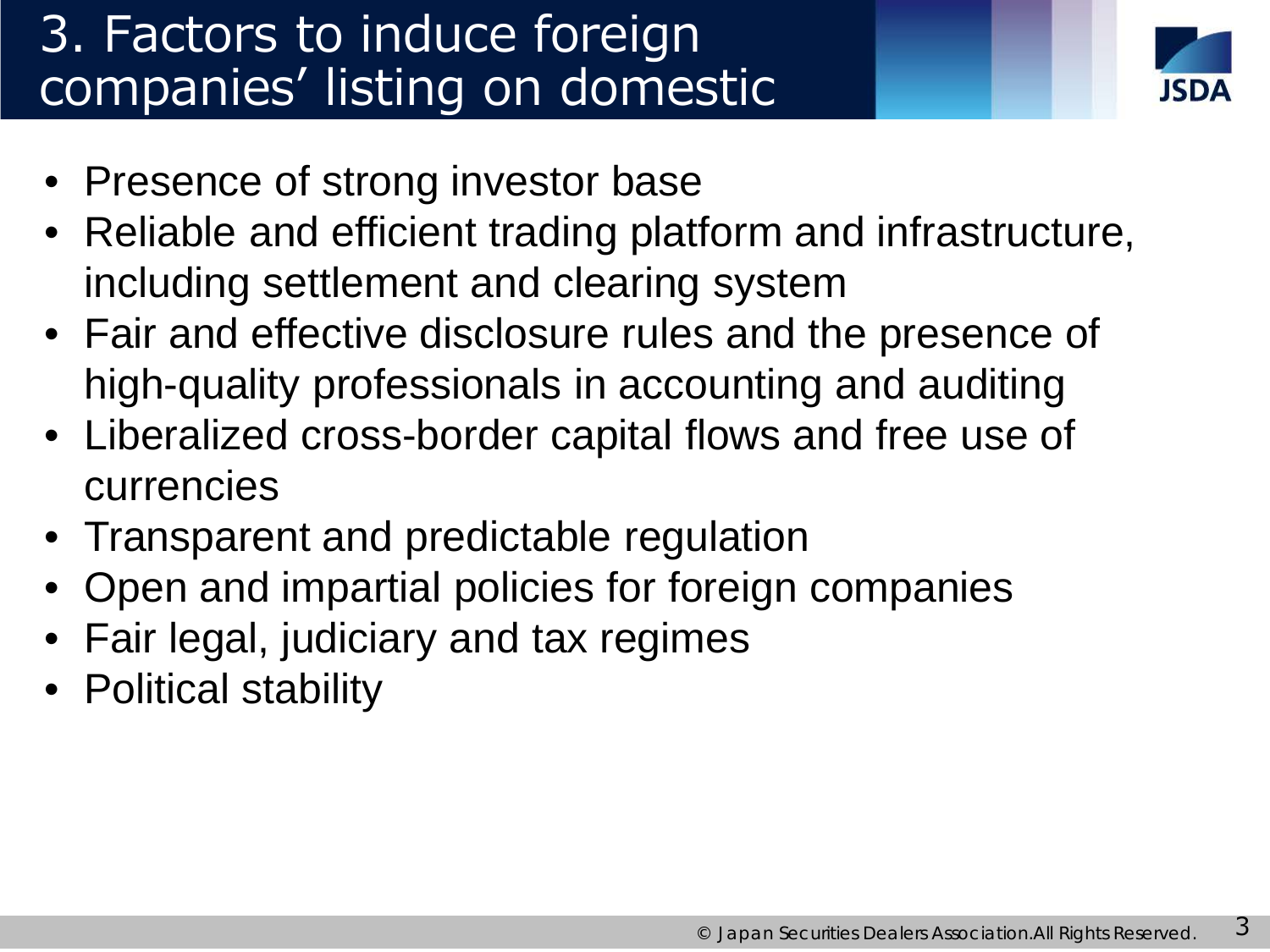#### 4. Factors to encourage overseas listing by domestic companies



- Liberalization of cross-border capital flows
- Emergence and presence of domestic companies with international competitiveness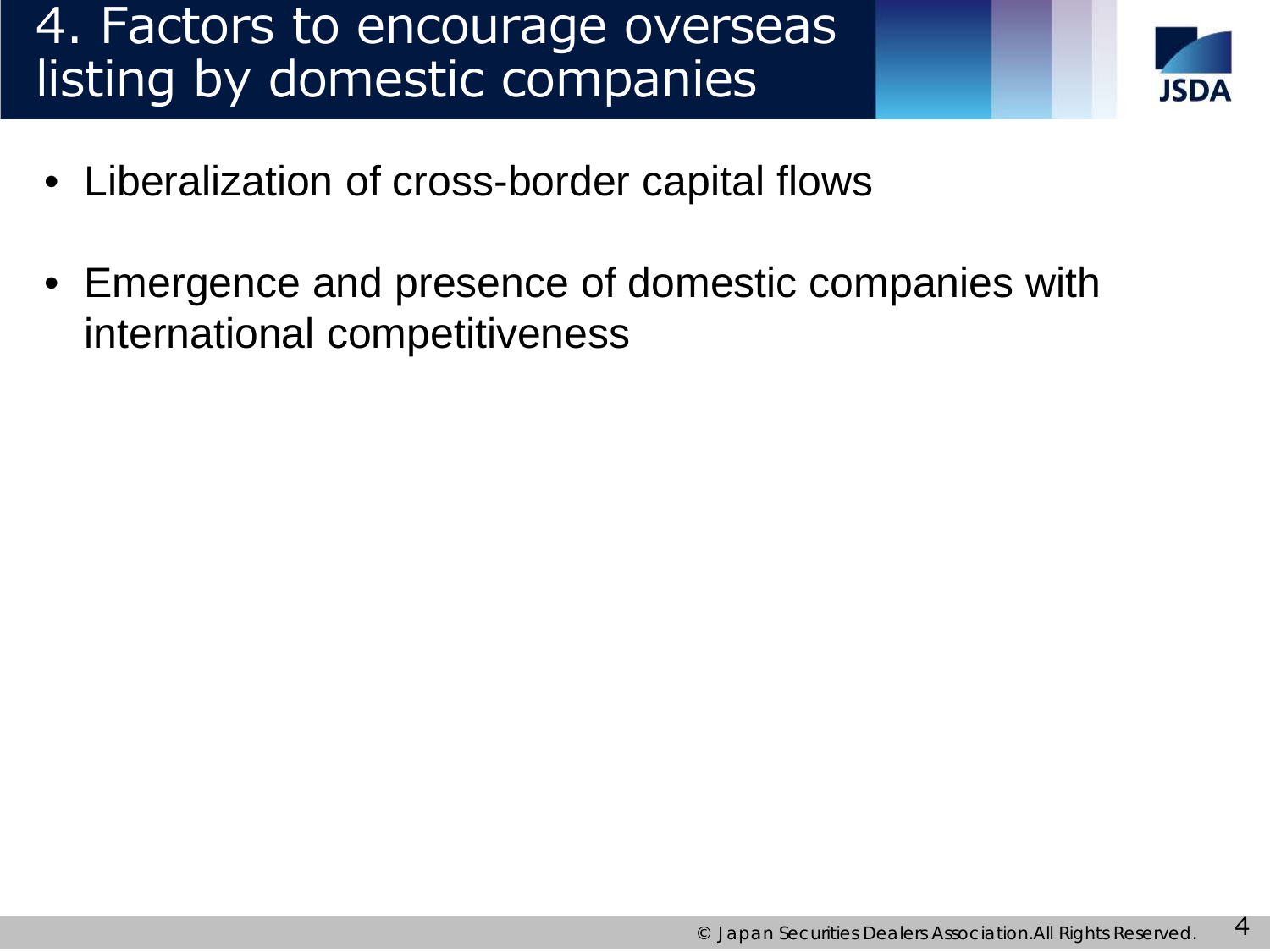### 5. Japanese companies listed on the **NYSE**



#### **Japanese Companies Listed on the NYSE**

| <b>Advantest Corporation</b>               |
|--------------------------------------------|
| Canon, Inc.                                |
| Hitachi, Ltd.                              |
| Honda Motor Co., Ltd.                      |
| Konami Corporation                         |
| Kubota Corporation                         |
| <b>Kyocera Corporation</b>                 |
| Mitsubishi Financial Group, Inc.           |
| Mizuho Financial Group, Inc.               |
| Nidec Corporation                          |
| Nippon Telegraph and Telephone Corporation |
| Nomura Holdings Corporation                |
| NTT DOCOMO, INC.                           |
| <b>ORIX Corporation</b>                    |
| Panasonic Corporation                      |
| Sony Corporation                           |
| Sumitomo Mitsui Financial Group, Inc.      |
| <b>Toyota Motor Corporation</b>            |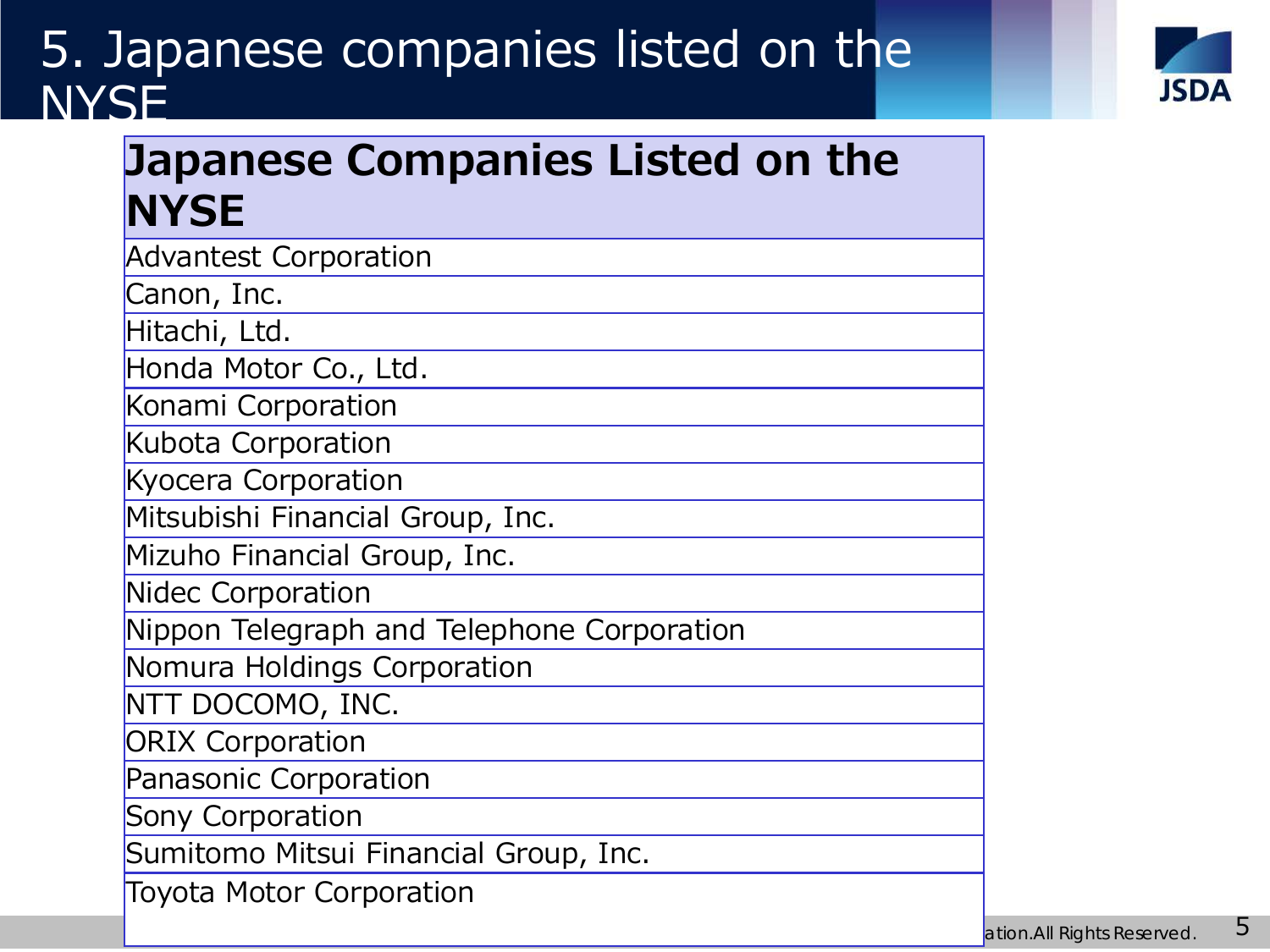### 6. Circumstances and challenges in Japan



#### **Decrease in cross border listing**

- Number of foreign companies listed in Japan
- Strict disclosure requirements for companies (language barrier?)
- Availability of domestic brokerage services to invest in stocks listed on foreign exchanges
- Growing number of Japanese companies listed overseas

#### **Can the situation be defused?**

- Merger of TSE and OSE  $\Rightarrow$  more efficient trade platform attracts foreign companies and investors
- Creation of markets for professional investors
	- TOKYO PRO Market
	- TOKYO PRO-BOND Market
- Change in regulation to allow English language prospectuses and statements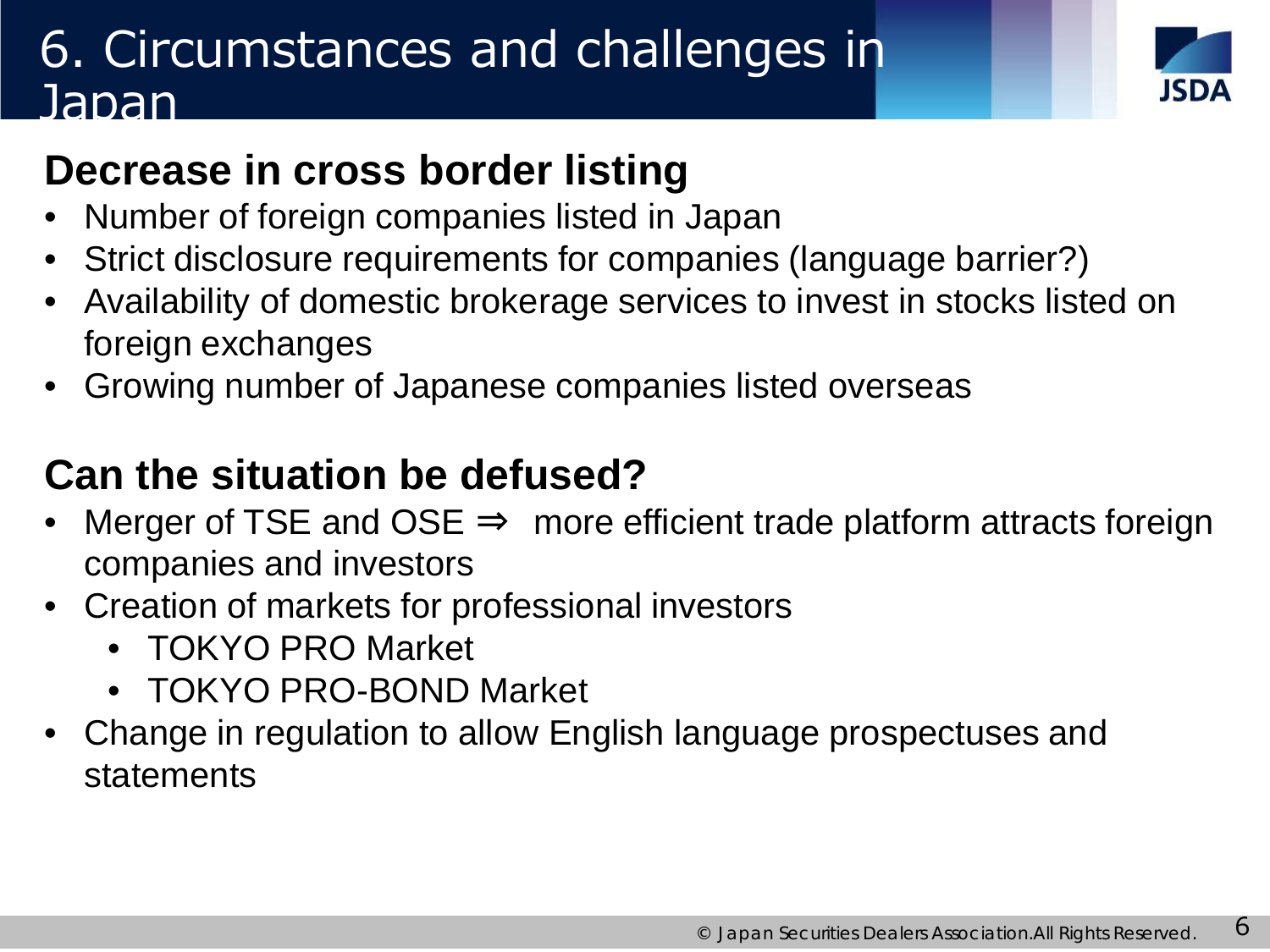### 7. TSE-Listed Foreign Companies



| <b>Name</b>                                                                                                  | <b>Nationality</b>       | <b>Section</b> | <b>Industry</b>       |
|--------------------------------------------------------------------------------------------------------------|--------------------------|----------------|-----------------------|
| <b>China Bogi Environmental Solutions</b><br><b>Technology</b><br>1<br>(Holding) Co., Ltd.                   | Cayman<br><b>Islands</b> | 1st            | <b>Construction</b>   |
| 2 YTL Corporation Berhad                                                                                     | <b>Malaysia</b>          | 1st            | <b>Construction</b>   |
| Japaninvest Group plc<br>$\mathbf{3}$                                                                        | U.K.                     | <b>Mothers</b> | Communicati<br>on     |
| THE DOW CHEMICAL COMPANY                                                                                     | U.S.A.                   | 1st            | <b>Chemicals</b>      |
| <b>POSCO</b><br>5                                                                                            | <b>Korea</b>             | 1st            | <b>Iron&amp;Steel</b> |
| <b>6 JPMorgan Chase &amp; Co.</b>                                                                            | U.S.A.                   | 1st            | <b>Banks</b>          |
| <sup>7</sup> Bank of America Corporation                                                                     | U.S.A.                   | 1st            | <b>Banks</b>          |
| <sup>8</sup> American International Group, Inc.                                                              | U.S.A.                   | 1st            | <b>Insurance</b>      |
| <b>9 Aflac Incorporated</b>                                                                                  | U.S.A.                   | 1st            | <b>Insurance</b>      |
| <sup>10</sup> Citigroup Inc.                                                                                 | <b>U.S.A.</b>            | 1st            | <b>Banks</b>          |
| <sup>11</sup> Xinhua Holdings Limited<br>Source: T<br>SCO, the listed securities are DRs.<br>AS OFEND OFZUTT | Cayman<br><b>Islands</b> | <b>Mothers</b> | Communicati<br>on     |